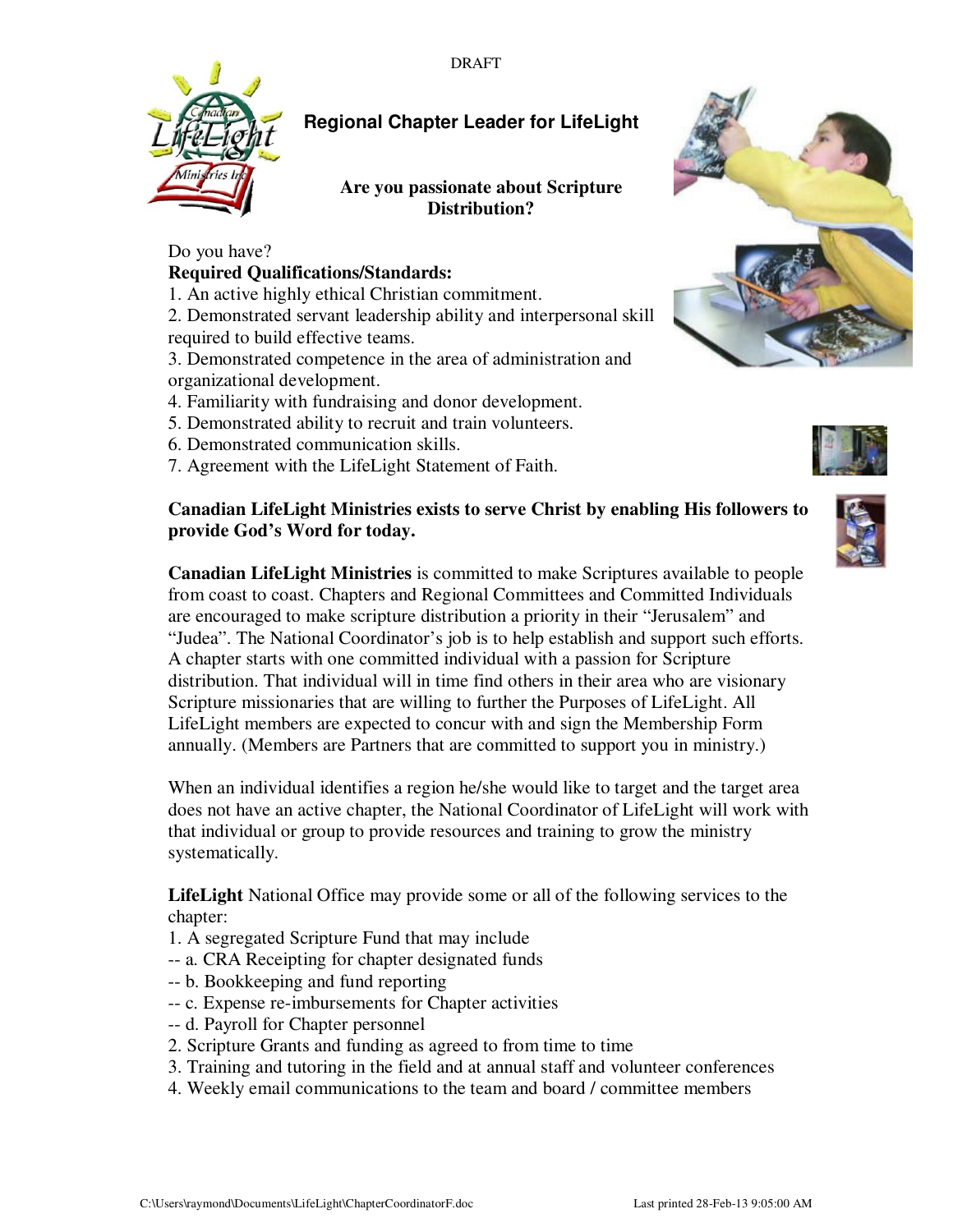### **The Chapter is expected to:**

- 1. Raise funds to cover Chapter expenses and Scripture costs and submit those funds to National Office expeditiously
- 2. Work with churches to encourage a culture of Scripture distribution within the membership
- 3. Invite supporters (members) to regular prayer and fellowship meetings
- 4. Identify Scripture needs and distribution methods to fill those needs and follow through to reach out to those that population segments that are hungry for the Word. Inner city,  $1<sup>st</sup>$  nations, schools, hotels, etc
- 5. Request additional funding (Scripture Grants) from LifeLight National Office
- 6. Establish economical scripture shipping arrangements
- 7. Stock an appropriate quantity of Scriptures from LifeLight
- 8. Attend community events where Scriptures can be displayed and given away free:
	- a. Fairs
	- b. Crafts and farmer's markets
	- c. Mission emphasis events and fests
- 9. Attend training sessions at Chapter expense
- 10. Provide National with weekly prayer requests and reports of Chapter activities
- 11. Contribute news articles for National Publications

## **National Coordinator will Support Chapter Leaders to:**

1. Solicit funding and build relationships with churches, businesses, foundations, and individuals. The Chapter Leader keeps in close contact with major donors (Partners) by, among other things, placing phone calls thanking donors of \$500 or more and making a point of visiting larger donors in person and providing those partners with Partner Appreciation Gifts and Certificates. Encourage and work with Regional Partners in fund raising. Fosters a culture of fund-raising within the organization. Work as a donor development officer. Build on references from existing donors to new donors. Plan public fund raising functions and PR events.

2. Encourage Scripture distribution by individuals and groups. Work cooperatively with Christian agencies, volunteers and regional chapters to identify Scripture needs and to assure systematic distribution in identified areas and population segments. Work to establish personal contact and relationships with leadership from other organizations. Programs should include Scripture reps in Churches, Bible a Month Clubs, Scripture stands in Churches and Businesses, and other such ideas. The Team Leader's role is to have these programs run effectively from both a financial and personnel perspective and to monitor and evaluate the success of these programs. Develop a culture of systematic Bible giving with individuals and churches.

3. The Chapter Team Leader is expected to present his/her annual ministry plan to achieve the budgetary goals set out by the members, to control costs, and to be the chief proponent of good stewardship within the organization.

4. Recruits volunteers, and ensures that all team members and volunteers are